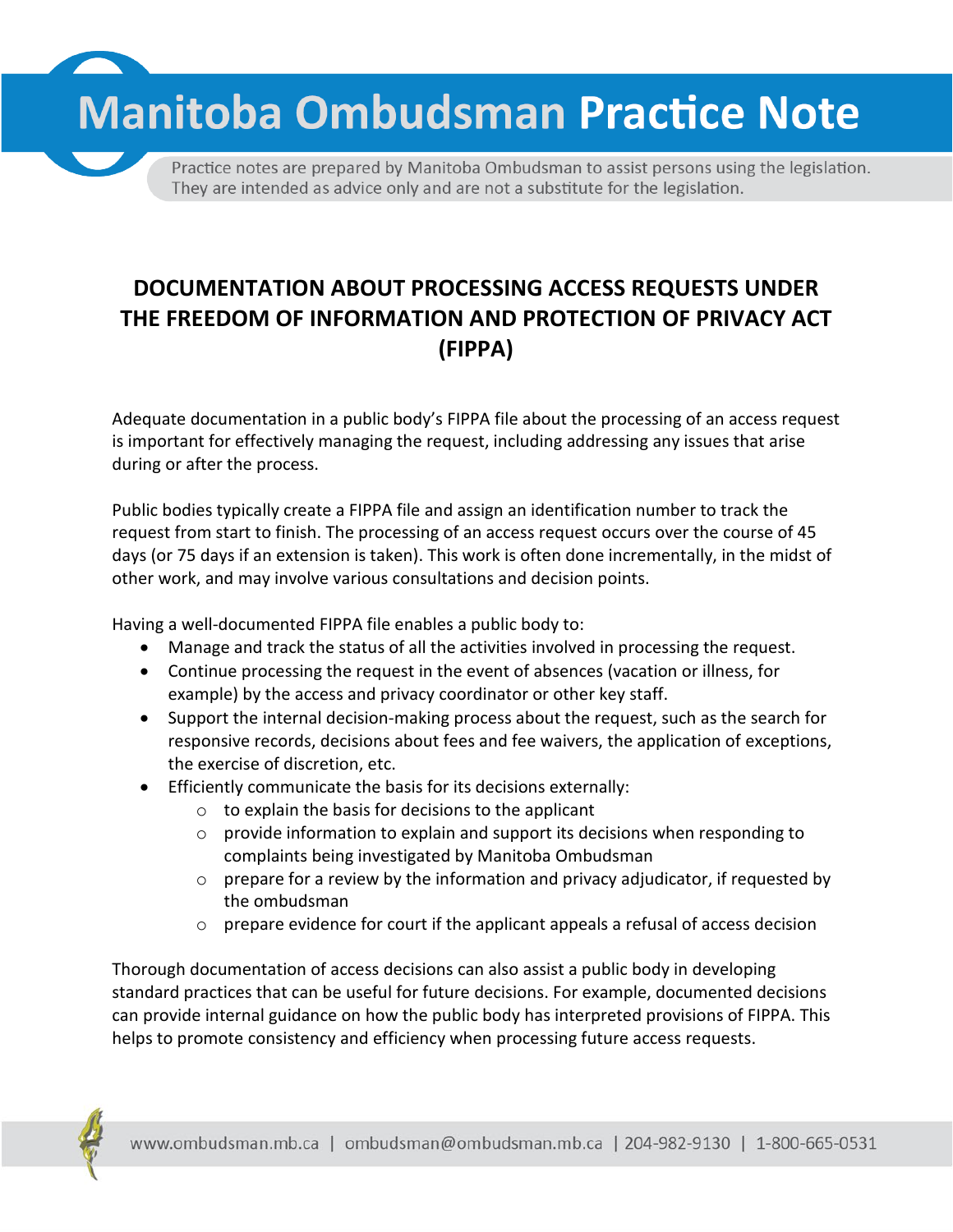## **Checklist for Standard Contents of a FIPPA File**

This checklist can be used to ensure that FIPPA files contain all relevant documentation about the processing of a request.

- $\Box$  The access request and date the request was received.
- $\Box$  The public body's identification number for the access request.
- $\Box$  A tracking document, tracking actions taken and the date they occurred.
- $\Box$  Detailed records of any consultations including the date, type of contact, and substance of the consultation – with the applicant (including any clarification of the access request), employees of the public body, legal counsel, third parties or other public bodies.
- $\Box$  All correspondence (including attachments) that are sent or received relating to the request. This includes all letters, emails, fax cover sheets and transmission reports, and legal advice oropinions.
- $\Box$  Reasons or basis for requesting the applicant to provide additional information in relation to the request under section 12.1, including correspondence associated with this request.
- $\Box$  When fees are applied, a record of how the fees were calculated including the activities for which a fee was charged, the time estimated for each chargeable activity, the basis for determining that the estimated time was reasonable in relation to the request, and the estimate of costs form. $1$
- $\Box$  When an extension of the time for responding is taken, the reasons why a specific provision under section 15 of FIPPA applies to the request and a copy of the extension letter.
- $\Box$  With respect to the search for responsive records:
	- $\Box$  copies of file lists or indexes, records schedules, and other documentation used to identify potential locations of responsive records
	- $\Box$  details about the search for responsive records, including instructions and decisions about search parameters and locations searched, as well as search results
	- $\Box$  when another employee or division is performing the search, the name, position and contact information of the individual(s) conducting the search
- $\Box$  The number of responsive records and/or the number of pages of each record. It may be helpful to create an index of records.
- $\Box$  If a request is disregarded, document the reasons why it is being disregarded as well as who made the decision (in the event that further explanation is required).
- $\Box$  When access is refused, a record of:
	- $\Box$  the reasons why each exception was applied
	- $\Box$  the consideration given to the applicability of any limits to the exception
	- $\Box$  for discretionary ("may") exceptions, the reasons why the public body chose

<span id="page-1-0"></span> <sup>1</sup> See our practice note *Preparing Fee Estimates under FIPPA* accessible at www.ombudsman.mb.ca.